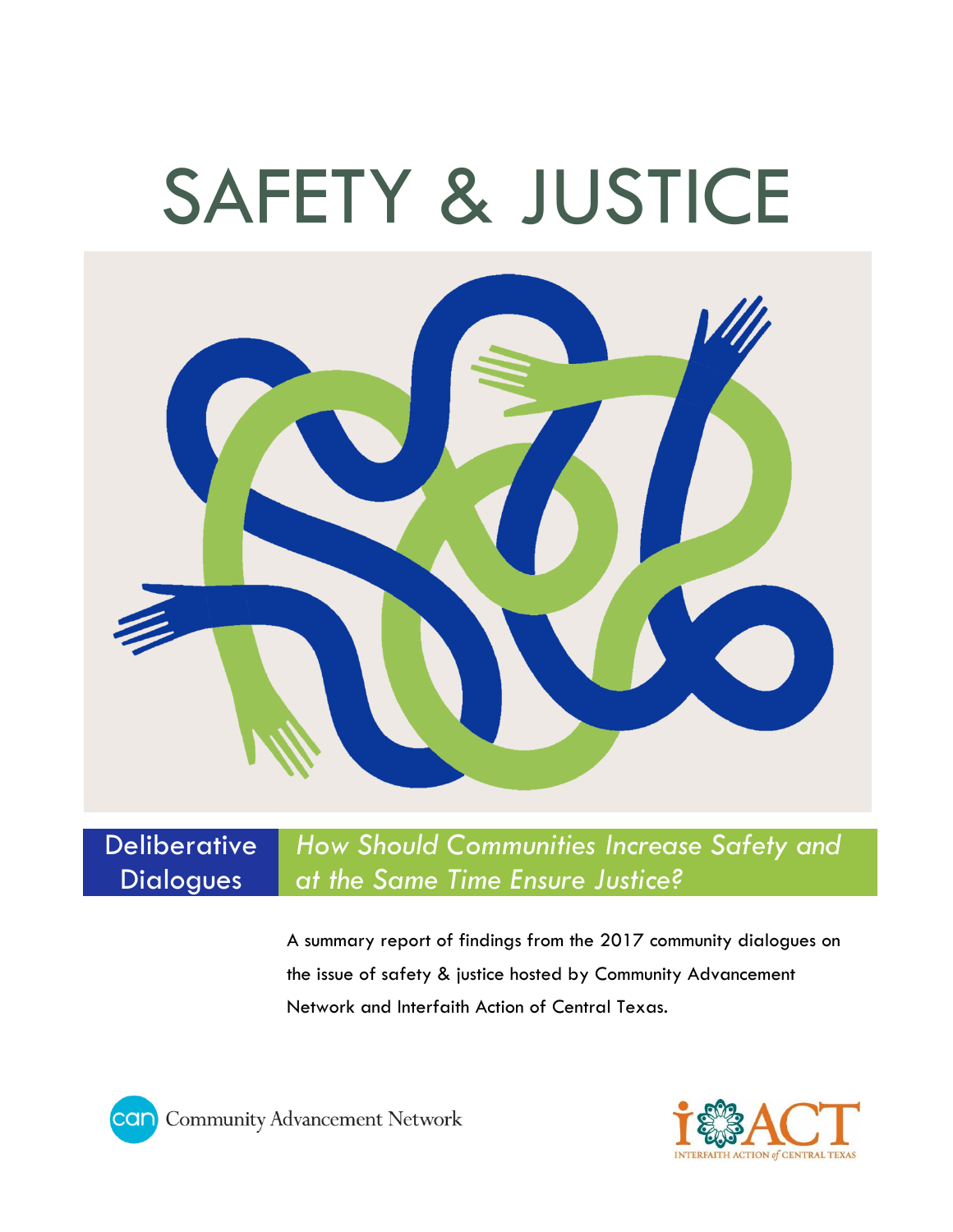## **OVERVIEW**

During the Fall of 2017, Community Advancement Network (CAN) and Interfaith Action of Central Texas (iACT) hosted three deliberative dialogues with community members on the topic of Safety and Justice. While local crime rates in our community have declined over recent years, many people still do not feel safe and/or feel that they are not being treated fairly when it comes to law enforcement and criminal justice. These deliberative dialogues brought community members together to discuss and consider how we can increase safety in our community and at the same time ensure justice.

Similar conversations have been happening across the country as part of the *National Issues Forums (NIF)* process in which communities host forums utilizing the NIF issue guide. Participants share their experiences and views, weigh trade-offs for specific policy solutions, and see where they may have common ground. These facilitated conversations help people better understand the issue from different perspectives and learn what other community members think and feel about the issue. By engaging residents and law enforcement together, new ideas emerge



and an increased sense of goodwill and trust can be fostered as people thoughtfully discuss their concerns and priorities. The output from these conversations not only informs local policy makers and community leaders, but is incorporated into the results from the national conversations which NIF shares during *"A Public Voice",* their annual convening of policymakers in Washington, DC.

## PROCESS

During October and November, CAN and IACT held three deliberative dialogues on the issue of Safety and Justice. In preparation for the dialogues, a three-hour facilitation training was conducted by Civic Collaboration. Over two dozen volunteers were trained to facilitate the discussions and capture key points. During the dialogue, facilitators fostered participation and deliberation, and note-takers ensured that the conversation highlights were captured.

Each 2.5-hour event was free and open to the public. The dialogues were hosted at St. Edward's University, University Presbyterian Church and Huston-Tillotson University. After sharing a meal, attendees heard a brief presentation about the deliberative dialogue process and watched a short video describing the NIF issue guide to be used during the facilitated small-group discussion.

The NIF issue guide provides a framework for people to explore how communities might increase safety while at the same time ensuring justice. It offers three different options for deliberation, each rooted in different, widely shared concerns and different ways of looking at the problem. No one option is the "correct" one; each includes drawbacks and trade-offs that are important to grapple with in order to make progress on this issue. They are not the only options available, rather they are presented as a starting point for deliberation.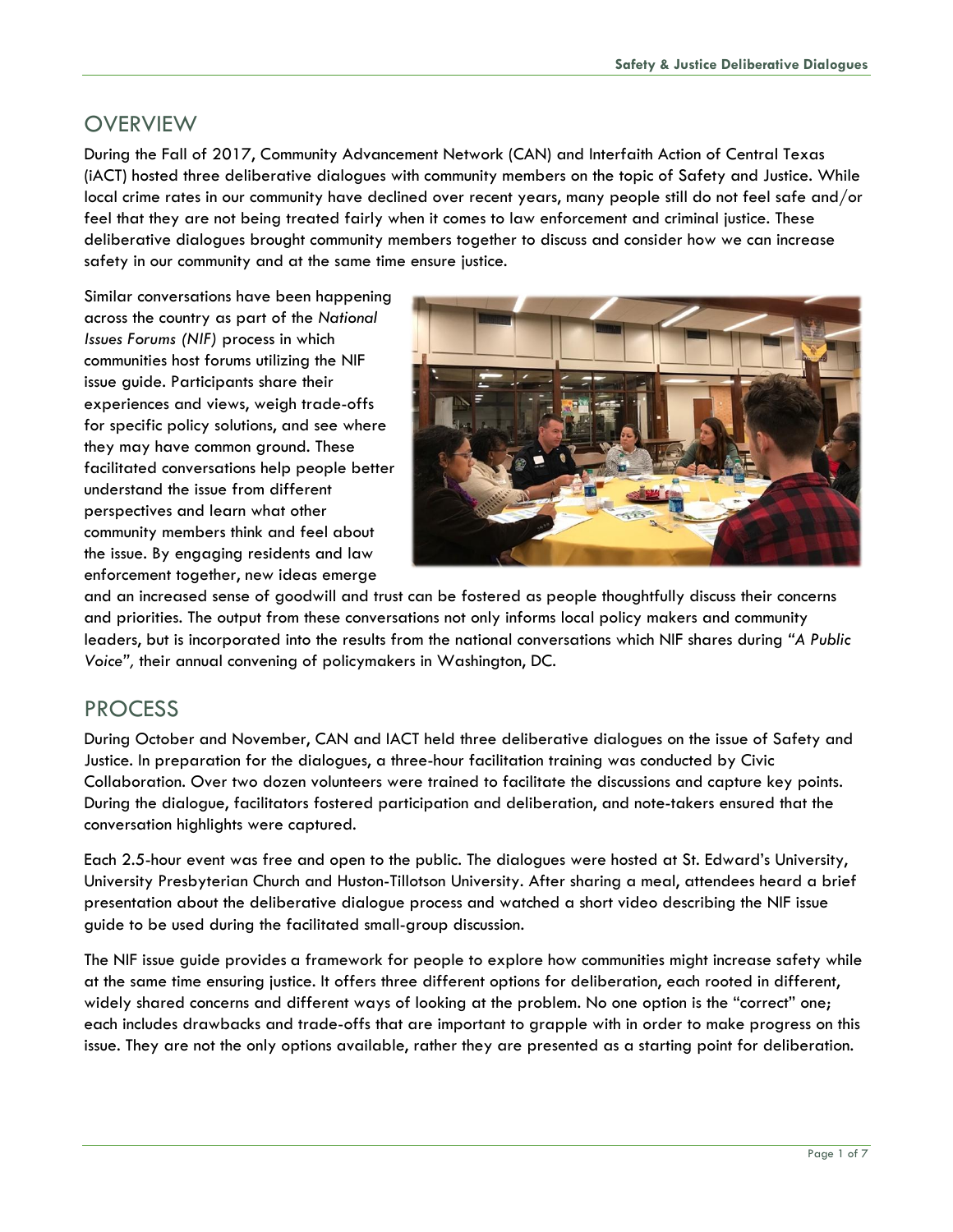#### **SAFETY & JUSTICE ISSUE GUIDE**

#### **OPTION 1 - Enforce the Law Together:** *Expand policing while strengthening community-police partnerships.*

This option says that our top priority should be finding ways for communities and police to work together to stop violence of all kinds. Most Americans want safer streets and communities. Through neighborhood watch programs and community policing, citizens and police should identify sources of violence and work together to stop it.

#### **OPTION 2 - Apply the Law Fairly:** *Remove injustices, reform inequities and improve accountability.*

This option says that only by addressing basic injustices and implicit bias in law enforcement and the courts can safety for all be achieved. Currently, the law is not enforced or applied fairly. From dealing with the ways people of color are treated on the streets to unequal sentencing in the courts, widespread reforms are needed in order to restore trust and reduce violence.

#### **OPTION 3 - De-escalate and Prevent Violence:** *Reduce the culture of violence and take direct actions to disrupt conflict.*

This option says that violence itself is the most urgent threat and should be directly addressed. We should commit to the de-escalation of violence, by police and the larger society. The police are often the first responders to mental health, domestic, and drug abuse crises that they are not always trained to handle. We should provide more mental illness and substance abuse treatment so there are fewer such episodes.

The aim of the dialogue was not to select any one option as the best alternative, but rather to begin to identify common values, consider the benefits and drawbacks of possible actions, and identify any areas of common ground and issues that still need to be worked through. During the 2-hour dialogue, participants shared their views and experiences, learned about other's perspectives, and grappled with the tensions between things people hold deeply valuable, such as personal freedom, fair treatment for all, and an individual and collective sense of security. At the conclusion of the dialogue, attendees were asked to fill out the NIF questionnaire to provide their opinions on topics related to the safety and justice discussion. Data from these responses is reflected in the charts in this report.

### PARTICIPANTS

Each dialogue session was attended by approximately 20-40 people, with people broken out into small groups of 6-10. A total of 90 people participated in the dialogues. Police officers from the Austin Police Department participated at each small-table discussion at every event. Attendees ranged in age from teens to seniors and came from diverse ethnic backgrounds. Over 45 different zip codes were listed in the questionnaires.

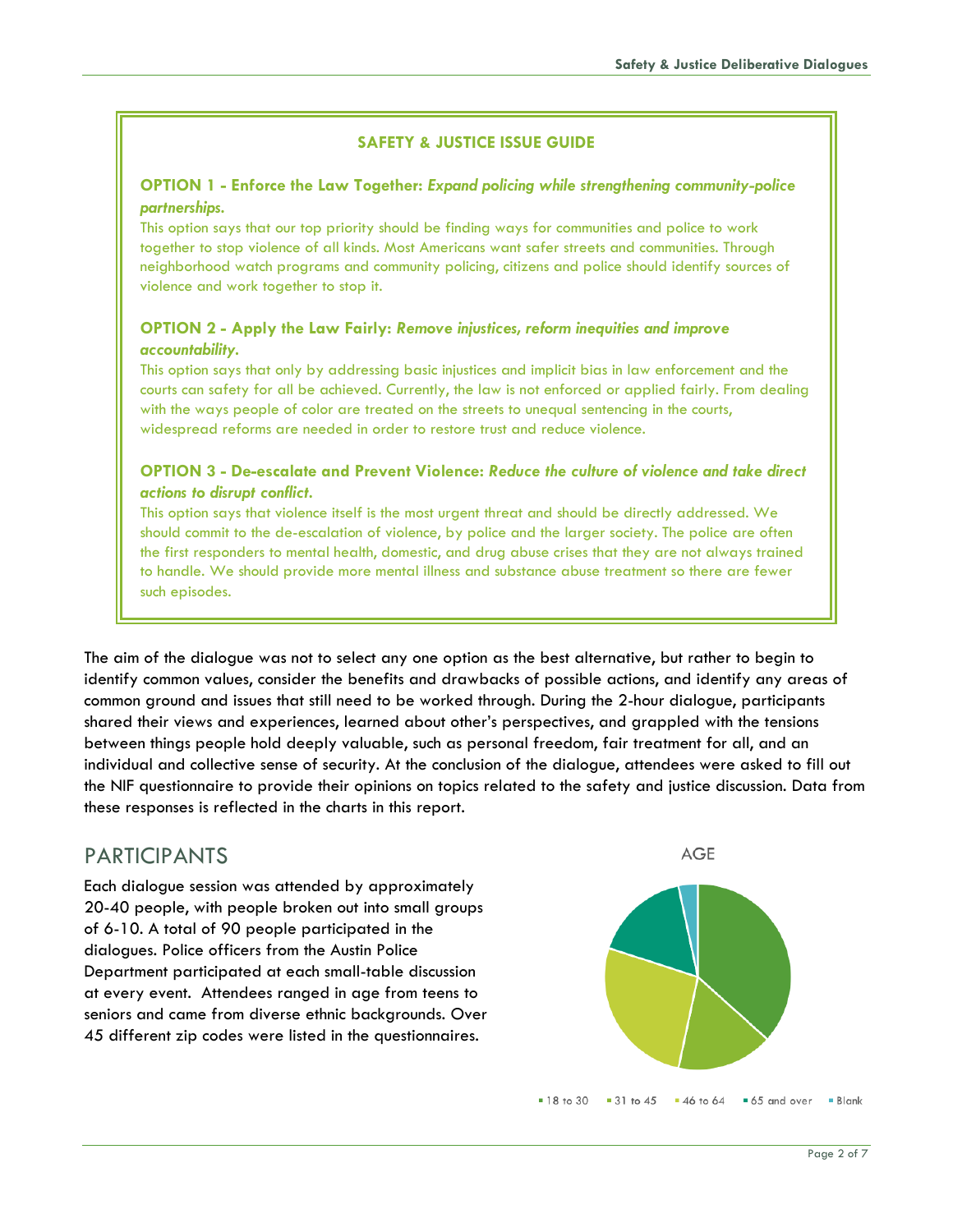

## **FINDINGS**

The dialogues forums uncovered a variety of perspectives about what we should do to increase safety in our community while at the same time ensure justice. For the most part, the deliberations focused on:

- **Strengthening ties between the police and the community**
- **Increasing education and training**
- **Encouraging engaged and responsible community members**
- **Accountability and transparency in the justice system**
- **Addressing broader systemic and societal issues**

For each of these themes that emerged, participants explored areas where they felt improvement was needed and potential impact of making change, as well as possible downsides that needed to be considered.

#### **Strengthening Ties Between the Police and the Community**

Across the conversations, a recurring priority discussed by participants was the need to create stronger relationships between community members and the police. Most participants emphasized the value of working together to foster respect, understanding and communication. Creating more everyday, positive interactions was seen as a foundation for overcoming biases, breaking down stereotypes, and building mutual trust. Participants discussed possible strategies to foster closer ties, while also raising concerns about trade-offs these actions could have.

For example, community policing was broadly seen as a positive approach, where officers could work in a more pro-active and collaborative way with communities. However, some raised concerns about how a larger police presence could make people feel "overly policed" and monitored. Others saw constraints around the police department's budget, staffing and time availability. The idea of police officers living in the communities they served was seen as positive. However, some viewed this as unrealistic. Limitations were raised, such as the availability



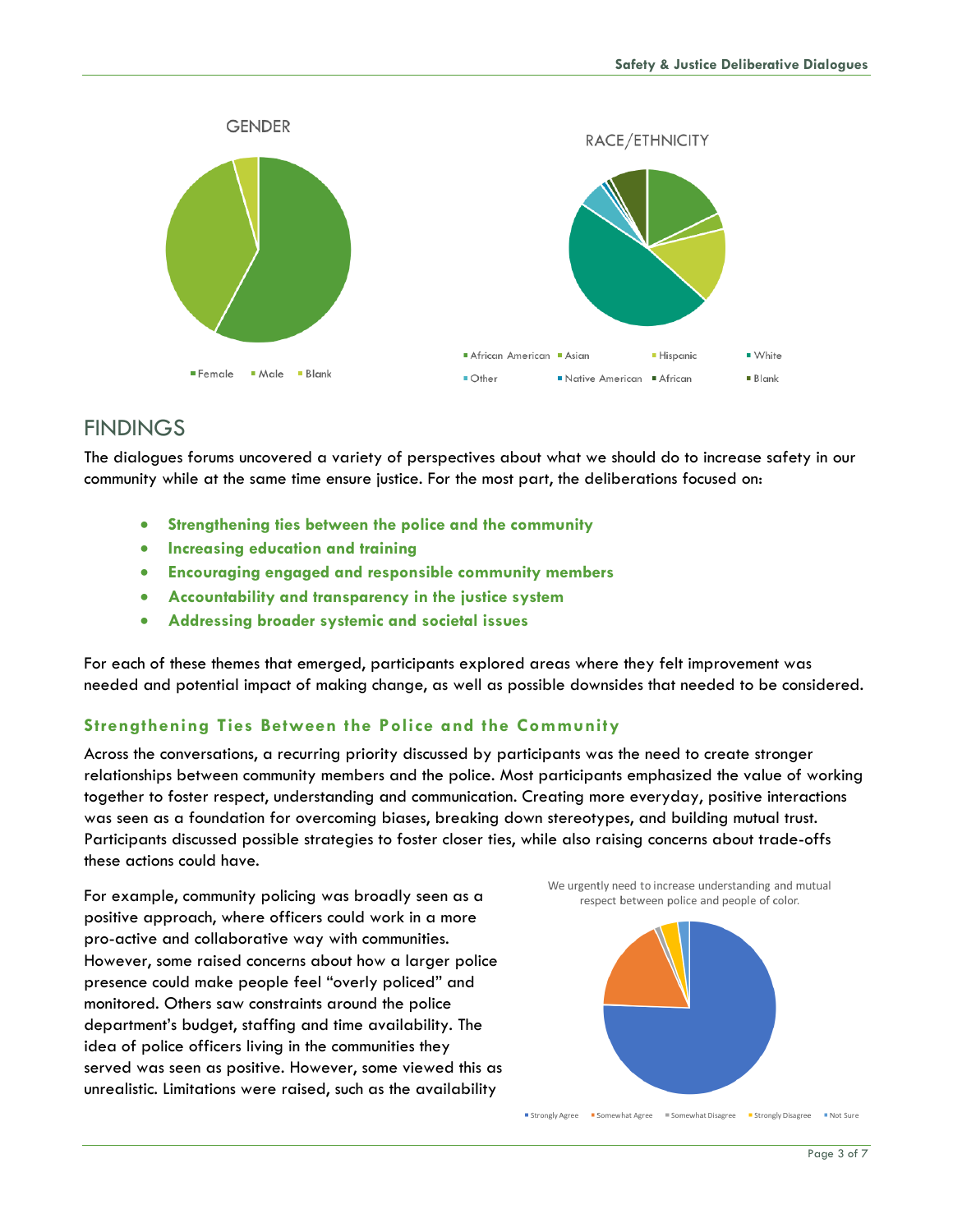of housing affordable to officers and the need for separation between professional and personal life. Overall, more face-to-face interactions and greater partnering between police and community members were seen as key ways of building bridges of mutual aid and support.

#### **Increasing Education and Training**

Participants explored a variety of dimensions around the topic of education and training, both for police officers, as well as for the community. Topics raised regarding police officer training included training in implicit bias, de-escalation and handling mental health and substance use disorders. Participants discussed existing APD training. For example, one officer shared that APD officers have 40 hours of de-escalation instruction as part of their basic training course, which is twice as much as is state mandated. Most participants felt that there is a need for more community awareness of police training programs already in place. When discussing trade-offs, some raised concerns that investing resources in training could impact funding for other police department needs. Others were concerned about there not being enough time for officers to receive



more training while meeting their other job demands.

The conversations also explored the importance of conducting more education and training in the community. There was a particular emphasis on providing education in schools. While recognizing the financial and time burden, many supported the idea of curriculum developed in collaboration with police and delivered to elementary and middle school students to educate them on a range of issues related to police-community interactions. Some shared the view that all individuals would benefit from implicit bias and cultural competency training.

#### **Encouraging Engaged and Responsible Community Members**

Participants broadly supported the idea that community members play an important role in improving safety in their neighborhoods. They felt that responsible actions by individuals, greater involvement and neighbors "working together and being watchful over each other" could help decrease problems and strengthen a sense of community. A number of ideas were explored, such as increasing neighborhood watch programs, holding community meetings on safety issues, and encouraging people to report crimes. Some supported the idea of individuals "stepping up and taking responsibility" in certain situations, such as intervening in non-violent gang activities.

However, there were significant concerns expressed about some of the possible actions individuals might take. Many felt that intervening in situations would be a risk to personal safety. Others felt that without proper preparation or skills, people could make situations worse. The issue of neighborhood watch programs raised concerns of residents using it as retributions against neighbors they don't like. People felt there were a number of barriers that keep witnesses from reporting crimes or getting involved in investigations, such as fear of retaliation, getting time off work or lack of transportation. Some participants said that, whether due to lack of time or interest, cynicism or past trauma around law enforcement, some people don't want to

It's challenging to reach critical mass to get community involvement. Many community meetings I've gone to have maybe a dozen or two participants where I'd like to see a hundred or more. *- dialogue participant*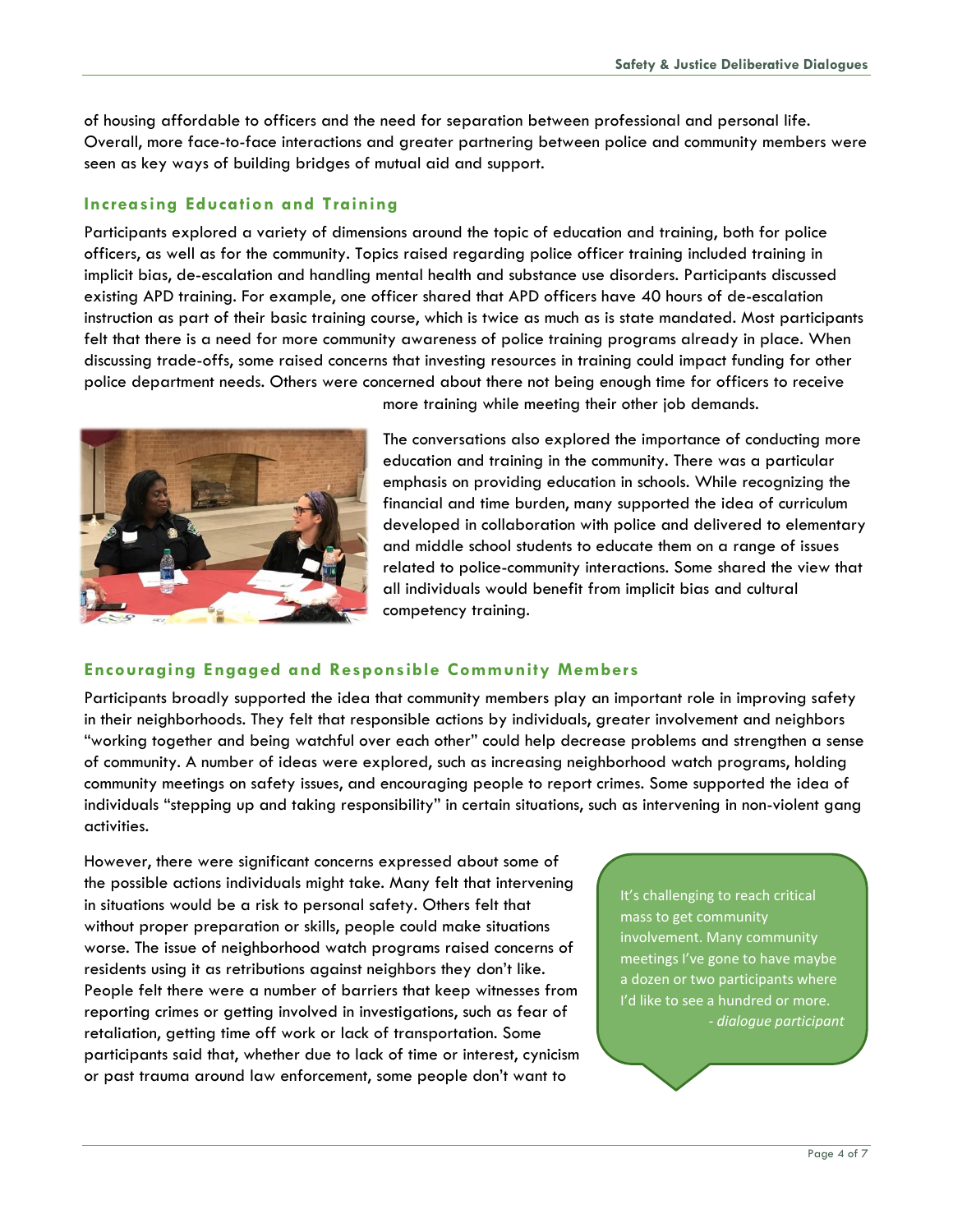participate and we simply can't make people engage with their neighbors.

#### **Accountability and Transparency in the Justice System**

The conversations regarding accountability and transparency focused a great deal on police officers use of body cameras. Most participants felt that it was a good thing that APD officers will now be wearing body cameras, as they viewed these cameras as important tools for transparency and accountability. They saw cameras as a way to protect both the police and the public, and that recordings helped hold officers to a higher



standard. Some were concerned, however, that cameras compound the level of scrutiny officers are already under, potentially impacting their responses and having a negative effect on officer recruitment and retention. Other considerations were the resource implications, concerns over privacy and consent, and the role of social media in escalating violence. Some felt the body cameras are not the "end-all cure", as they don't show all aspects of what happened in a situation. However, on balance, most people supported the use of officer body cameras.

Many participants felt that both police officers, and the broader criminal justice system, must be held to rigorous, high accountability standards in order to have a more positive community impact and foster greater trust. Some wanted more evaluation on what happens to people after they're arrested and more information and statistics on fines, jail times, community programs and representation in court to help illuminate areas for improvement. Others felt that laws holding the police accountable were either non-existent or ineffective. The conversation also explored practices like stop-and-frisk, which the majority of questionnaire respondents felt should not be used. Others shared concerns over sentences for non-violent crimes, with some expressing support for substance abuse programs instead of jail time for small drug possession arrests.

#### **Addressing Broader Systemic and Societal Issues**

Across the dialogues, participants covered a wide range of societal and systemic issues that impact communities everywhere as they strive for a safer and more just society. The challenges of addressing racism and bias were raised repeatedly. Many expressed concern not only for bias in police, but in the broader justice system, including judges and prosecutors. Other issues raised ranged from inequality in sentencing, drug policy and incarceration rates of low-level offenders, to inequity in school funding, insufficient services and barriers to re-entry for offenders. Conversations also touched on the impact of media and social media on the broader social narrative, and the larger question of the root causes of violence.

One area that came up repeatedly in discussions was the issue of how best to address mental health and substance abuse, and the role of police in those circumstances. Many felt that the failure to fund mental health treatment and substance use disorder treatment is a big part of the problem. People said it was unfair to police that they are the primary interventionists in situations of a mental health crisis. While people recognized the resource implications, there was broad support for more investment in mental health treatment. People wanted more mental health training for officers, but also were very interested in shifting that role off of police officers to other trained professionals.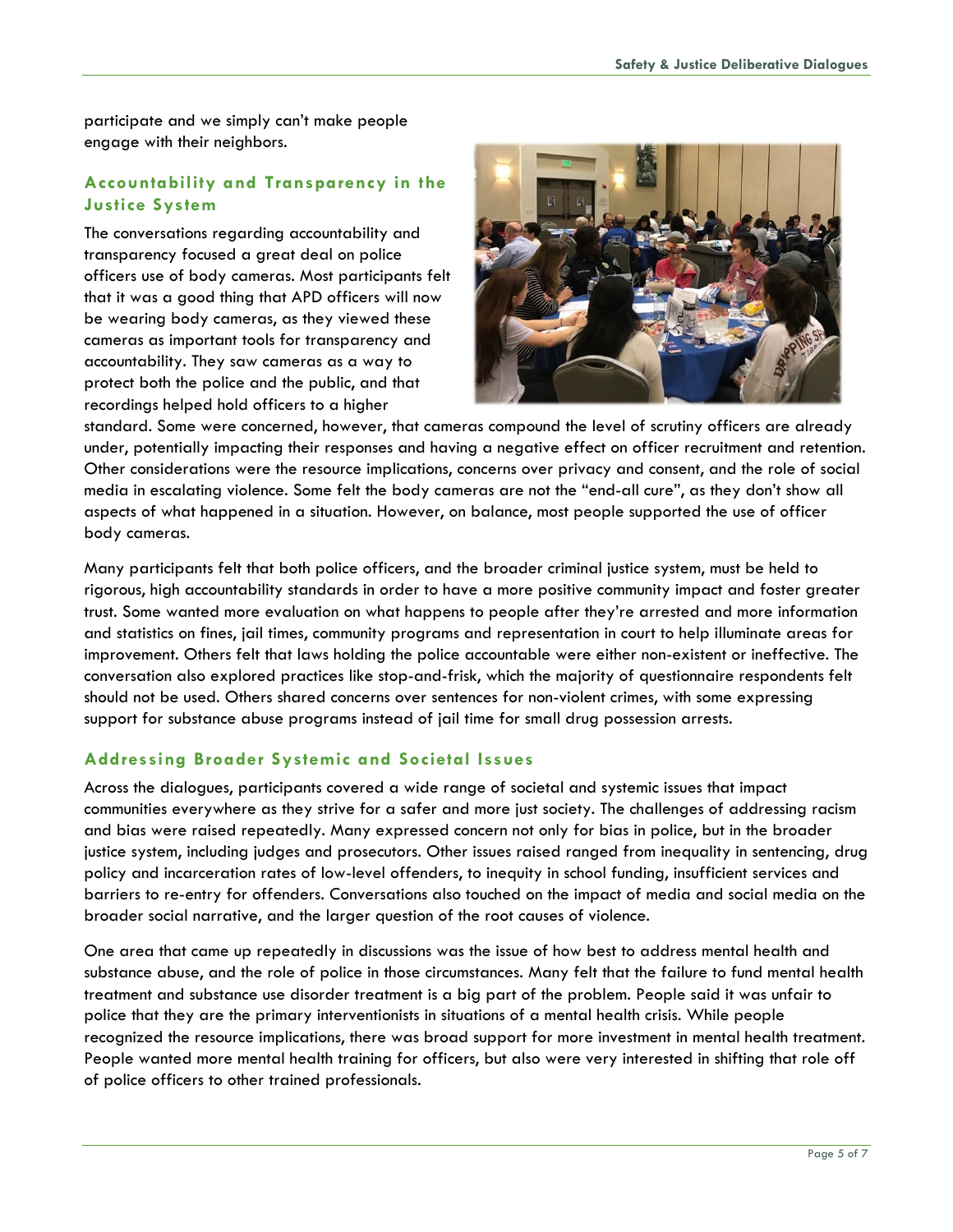Another extensive topic of discussion was related to guns. Some people were concerned about the level of access to guns and that it should be harder for people to get guns. There were mixed views about gun buyback programs, with some participants feeling this would be positive, while others felt that only law-abiding individuals would sell back their guns. Conversations also touched on "stand your ground" laws and concerns over people being more "brazen and bold" and situations involving guns escalating into greater violence.

## POSSIBLE ACTIONS

As people discussed what was important to them and deliberated the positive aspects and potential drawbacks of various approaches, they identified specific actions that could be taken by individuals, community groups, law enforcement officials, policy makers, etc. The summary below organizes the range of suggested actions:

#### **Engagement & Communication**

- Encourage community policing
- More dialogues on this and other topics
- Reach out to more police
- Help people to report crime anonymously / smart phone
- Increase visibility of officers at neighborhood gatherings
- Go to more "Coffee with Cops" events
- Meet families where they are go into homes, be flexible
- Have police at rec centers; shoot hoops, put on programs
- More police on bikes
- Develop partnerships
- Have "communication campaign" between police and citizens
- Use apps like "Next door", online postings, and listservs
- Notify neighborhood about "stepped-up" police activity
- Have officers in schools eating lunch and hanging out with kids
- Teach kids to know police officers, interact with police
- Tell our City Council member what we think

#### **Addressing Mental Health Issues**

- Addressing mental health responses differently
- Continue community partnerships, such as the Mobile Crisis Outreach Team, that provide psychiatric therapists on call
- Mental health pilot like Dallas
- Increase resources for the sobriety center and expand use of it
- Better access to resources for non-emergency calls.
- Different call system to re-route non- emergency calls
- Funding for mental health, on demand or treatment services

#### **Training & Education**

- Officer training on mental health, anti-bias, de-escalation, cultural competency
- Knowing your rights as part of the education program
- National standards for police and training specifying hours and curriculum.
- Training in recognizing biases (law enforcement, court officials, individuals)
- Invest in education and include parents
- Require gun education before gun purchases/ownership
- Teach law early elementary and middle school
- Police share with community what kinds of crimes were occurring
- Learn how to treat police officers with respect

#### **Other**

- Use technology to report crimes
- Provide living wages
- Build a diverse police force
- Obtain community guidance on laws
- Look at what's working and replicate
- Task specific division with enforcing specific laws, such as traffic enforcement
- Review sentencing requirements for lowlevel drug crimes

#### **Promoting deliberation. Deepening understanding. Informing policy. Encouraging action.**

These are among the aims of the deliberative forums hosted by CAN and IACT. Many participants shared that they appreciated the opportunity to hear a variety of ideas and perspectives. They also valued engaging with, and learning from, the police officers. Forums produce rich insights that go beyond typical public opinion polls by examining the values and beliefs that underlie people's thinking on the issue, requiring them to weigh